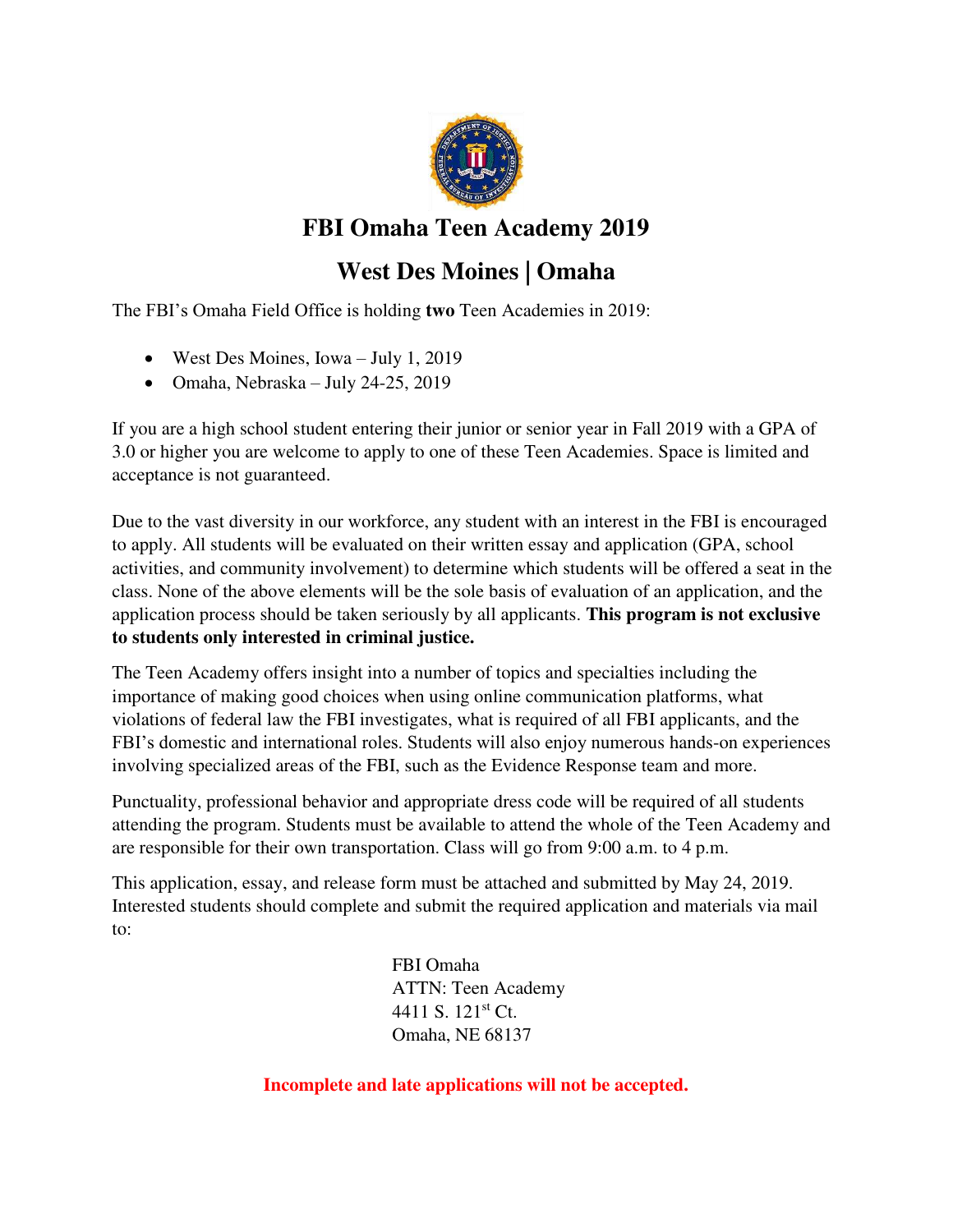# **Application Checklist:**

- Student application:
	- o Student information complete
	- o Parent/guardian information complete and signed
	- o School information complete
	- o School official signature of student's GPA (checks will be made)
- Essay indicating why the student wants to be part of the program and how the experience will serve their school and community:
	- o Typed in 12-point font (Arial or Times New Roman)
	- o No more than 500 word essay
	- o Essay format (at least three paragraphs) with proper grammar, capitalization, and punctuation
	- o Name and email at the top right corner of each page. Also indicate which Teen Academy location you would prefer to attend (West Des Moines or Omaha)
- Release/indemnity form signed by parent/guardian indicated on the application form.

Students will be notified of their application status via email by close of business on June 15, 2019. Students selected to attend the FBI Teen Academy will be given additional information about the program and will be required to confirm their planned attendance.

Questions regarding the FBI Teen Academy or the application process can be directed to Operational Support Technician Katherine Downey at (402) 530-1101 or [kdowney@fbi.gov.](mailto:kdowney@fbi.gov)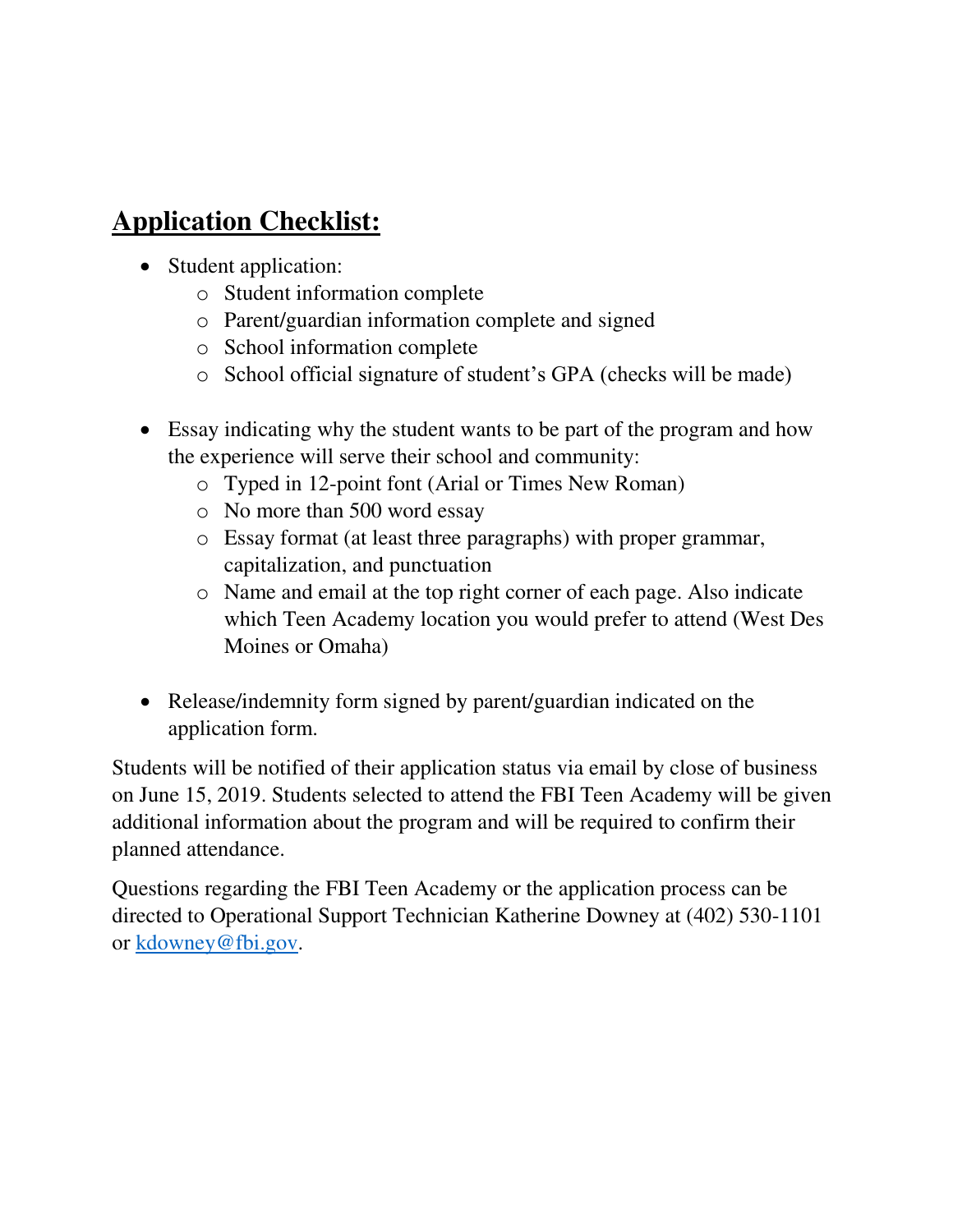## **Frequently Asked Questions Regarding the FBI Teen Academy**

#### **Q. Is the program only for high school students?**

A. Yes, the program has been designed for incoming high school juniors and seniors to ensure that they have at least one year remaining in their academic career at their high school. This enables students to share the information they have learned with their peers, when appropriate.

#### **Q. Is the essay important?**

A. Yes, the essay is important, as it is the first element of the application package that is reviewed by our panelists. This essay offers the review panel insight into the student's expectations, reasons for attending, and how the student intends to use the information to benefit their school and community. A high GPA in absence of a well-written essay and vice versa can be problematic.

#### **Q. Do 4.0 students get guaranteed seat in the class?**

A. No student will be assured a seat by GPA alone. All students must submit a well-written essay detailing why they want to attend the academy and how the experience will benefit their school and/or community. Students should list all school activities and community involvement that demonstrate that they are a well-rounded student.

#### **Q. Is a particular GPA required?**

A. Yes, a 3.0 GPA is required.

#### **Q. Does a student have to have specific experience or interest in law enforcement to be a successful candidate?**

A. No, a student does not need to be in a criminal justice program, explorers program, ROTC, etc. The primary objective is to identify students who are capable of leadership and have an interest in what the FBI does.

#### **Q. Is this experience similar to an internship?**

A. The FBI Teen Academy is not an internship and while the students may be offered case studies drawn from adjudicated cases and may be given hands on experiences in a simulated scenario, students will not be exposed to active cases, day-to-day investigations, or sensitive information. The FBI Honors Internship Program is open to college undergraduate and graduate students. To learn more about the FBI Honors Internship Program, go to: <http://fbijobs.gov/students/undergrad>

#### **Q. I love forensic science! Will I get to learn techniques?**

A. While students will be exposed to some basic evidence collection techniques during the session, the Teen Academy covers a wide variety of topics from a classroom and experimental perspective as well as concepts that are designed to enhance student awareness of issues such as cybercrime, terrorism, and more.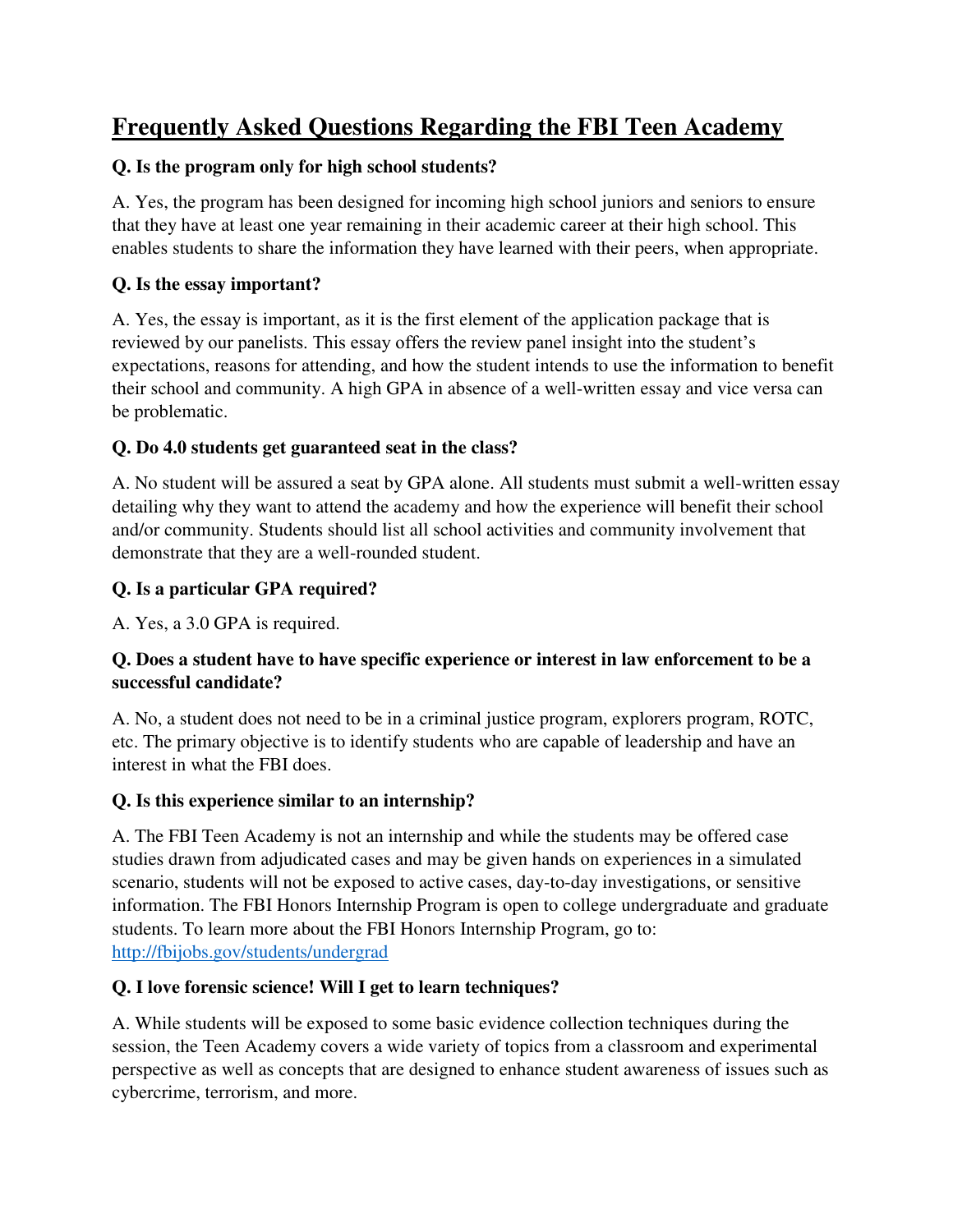

#### **Photograph Consent/Release & Indemnity Agreement**

As  $\Box$  (child's full name, please print) is a participant of the FBI Omaha Community Outreach Program, I understand that any and all photographs taken by the Federal Bureau of Investigation (FBI)-designated photographer may be used by the FBI for promotional purposes.

 $I, \boxed{\phantom{0}}$  (parent and/or guardian's name, please print), consent to  $\cdot$  s (child's name) photograph being taken and authorize the use of said photograph(s) in print, online post, or any other manner in which the FBI deems appropriate, including, but not limited to, the FBI website, the FBI Community Outreach Facebook page, and other related publications.

 $I,$   $\Box$   $\Box$  (parent and/guardian's name, please print) the undersigned, in consideration of the FBI allowing my child's participation in this event, which I acknowledge is good and valuable consideration, agree to indemnify and hold harmless the United States and the Federal Bureau of Investigation, its employees, contractors, and other personnel from any claim, action, liability, loss, damage, or suit arising from my child's participation in the event. In the event the undersigned shall fail to indemnify and hold harmless, the undersigned further agrees to pay all reasonable attorney's fees and costs necessary to enforce this agreement or to defend any action brought in default of this agreement. The agreement shall be unlimited as to amount and duration. The agreement shall be binding upon and inure to the benefit of the parties, their successors, assigns, and personal representatives.

Authorization for Emergency Medical Care. In the event of a medical emergency, I authorize Federal employees to use their discretion to apply any and all measures they deem necessary to stabilize my child's condition until medical assistance is available.

Due to these being Law Enforcement presentations, some material may be mature in nature.

\_\_\_\_\_\_\_\_\_\_\_\_\_\_\_\_\_\_\_\_\_\_\_\_\_\_\_\_\_\_\_\_\_\_\_\_ \_\_\_\_\_\_\_\_\_\_\_\_\_\_\_\_\_\_\_\_\_\_\_\_\_\_\_\_\_\_\_\_

 $\overline{\phantom{a}}$  ,  $\overline{\phantom{a}}$  ,  $\overline{\phantom{a}}$  ,  $\overline{\phantom{a}}$  ,  $\overline{\phantom{a}}$  ,  $\overline{\phantom{a}}$  ,  $\overline{\phantom{a}}$  ,  $\overline{\phantom{a}}$  ,  $\overline{\phantom{a}}$  ,  $\overline{\phantom{a}}$  ,  $\overline{\phantom{a}}$  ,  $\overline{\phantom{a}}$  ,  $\overline{\phantom{a}}$  ,  $\overline{\phantom{a}}$  ,  $\overline{\phantom{a}}$  ,  $\overline{\phantom{a}}$ 

Signature of Parent/Legal Guardian Printed Name of Parent/Legal Guardian

Date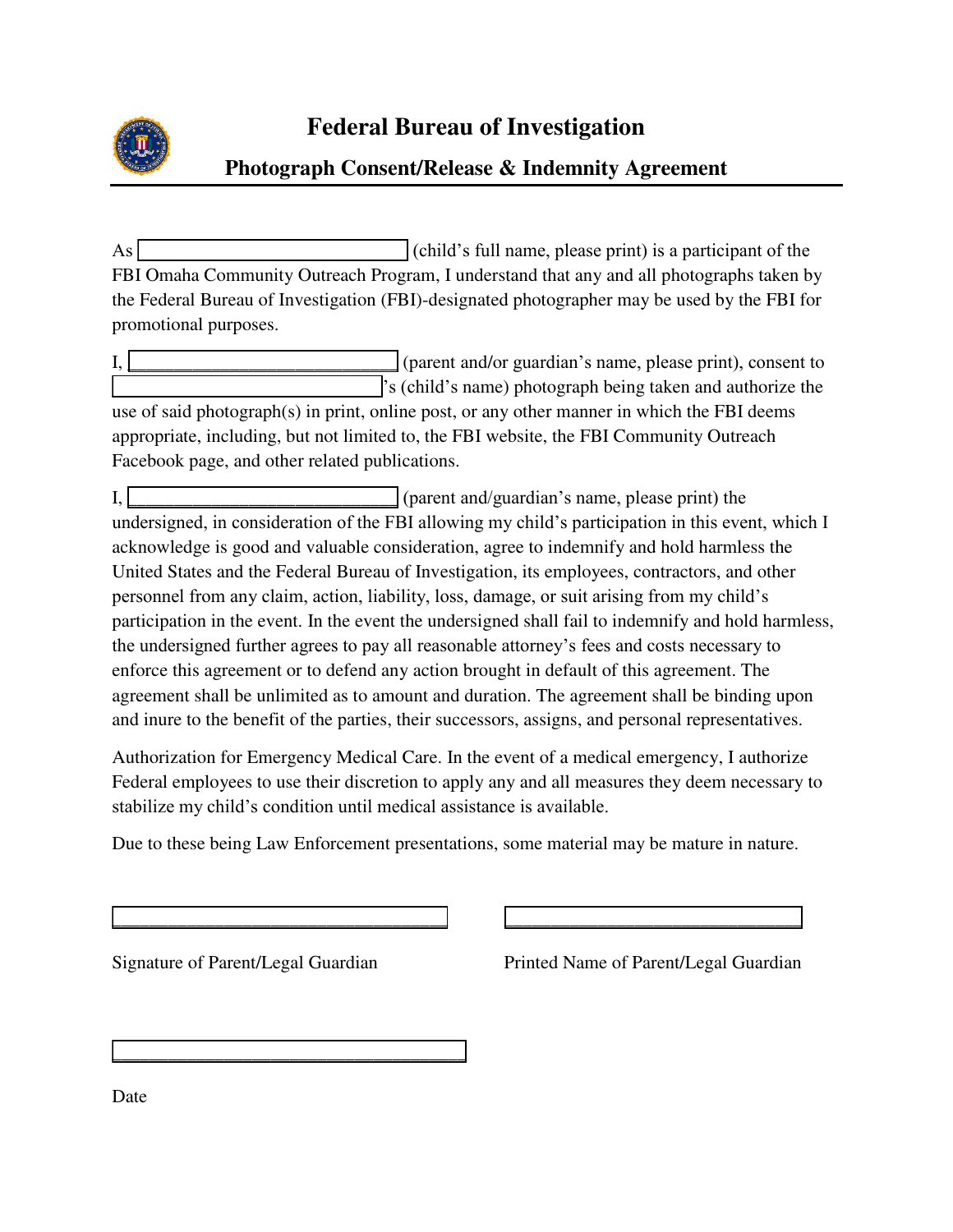

### **FBI OMAHA DIVISION 2019 TEEN ACADEMY APPLICATION Application Due May 24, 2019**

| <b>Student Candidate Information</b>                     |  |                     |  |  |
|----------------------------------------------------------|--|---------------------|--|--|
| <b>Name</b>                                              |  |                     |  |  |
| (Last, First, Middle):                                   |  |                     |  |  |
| <b>Grade Level</b>                                       |  |                     |  |  |
| $(2019 20$ school year):                                 |  |                     |  |  |
| <b>Home Street Address:</b>                              |  |                     |  |  |
| <b>City/State:</b>                                       |  | <b>ZIP Code:</b>    |  |  |
| <b>Home Phone:</b>                                       |  | <b>Cell Phone:</b>  |  |  |
| <b>Email Address:</b>                                    |  | <b>Referred By:</b> |  |  |
| School Activities (attach page if necessary):            |  |                     |  |  |
|                                                          |  |                     |  |  |
|                                                          |  |                     |  |  |
| <b>Community Involvement (attach page if necessary):</b> |  |                     |  |  |
|                                                          |  |                     |  |  |
|                                                          |  |                     |  |  |

| <b>Parent/Guardian Information and Approval</b> |  |                    |  |  |
|-------------------------------------------------|--|--------------------|--|--|
| <b>Name</b>                                     |  |                    |  |  |
| (Last, First, Middle):                          |  |                    |  |  |
| <b>Street Address:</b>                          |  |                    |  |  |
| <b>City/State:</b>                              |  | <b>ZIP Code:</b>   |  |  |
| <b>Home Phone:</b>                              |  | <b>Cell Phone:</b> |  |  |
| <b>Business Phone:</b>                          |  | <b>Email:</b>      |  |  |
| <b>Emergency, please call:</b>                  |  |                    |  |  |
| Signature:                                      |  |                    |  |  |
| Date:                                           |  |                    |  |  |

| <b>School Information and GPA Check</b> |  |                  |  |  |
|-----------------------------------------|--|------------------|--|--|
| Name:                                   |  |                  |  |  |
| <b>Street Address:</b>                  |  |                  |  |  |
| <b>City/State:</b>                      |  | <b>ZIP Code:</b> |  |  |
| <b>Phone:</b>                           |  | <b>Email:</b>    |  |  |
| <b>School Official:</b>                 |  |                  |  |  |
| <b>Official's Position:</b>             |  |                  |  |  |
| <b>Phone:</b>                           |  | <b>Email:</b>    |  |  |
| Applicant's GPA:                        |  |                  |  |  |
| <b>Official's Signature:</b>            |  |                  |  |  |
| Date:                                   |  |                  |  |  |